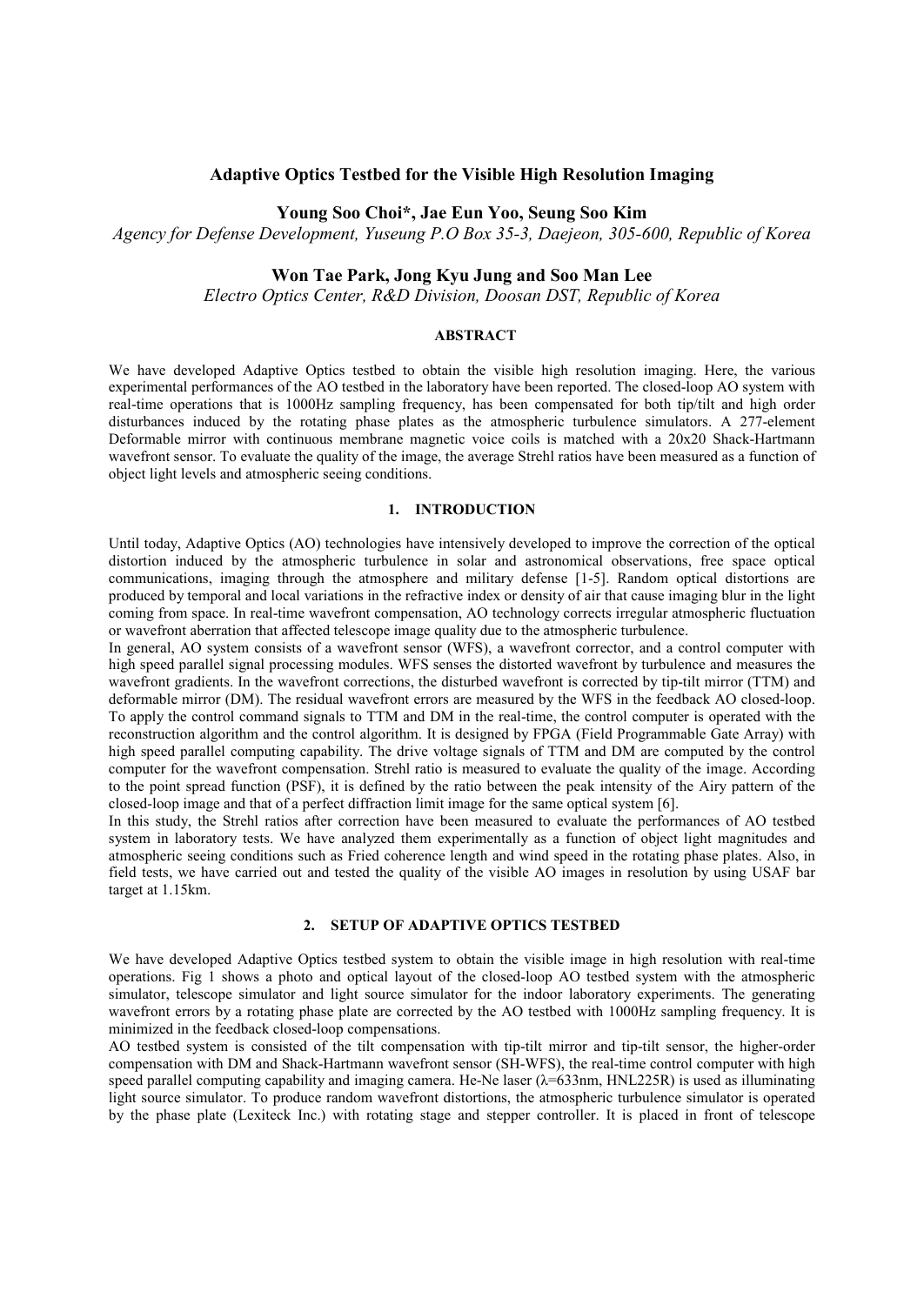simulator. For various temporal Greenwood frequencies, the rotating speed of the phase plate is adjusted to simulate the different wind speeds. Telescope simulator is de-magnified by using the reflective lens of 20mm diameter for the 1.8m Bohyun astronomical telescope which is located at southeastern area of South Korea. It is scaled down on the primary mirror with a secondary mirror obscuration and spider supports.



In AO testbed, the compensation of the wavefront error is performed separately by the tilt compensation with tip-tilt mirror and tip-tilt sensor and higher-order compensation with DM and SH-WFS. The tip-tilt mirror (S-330.2SL, Physik Instrumente) is 32 mm in diameter. The nominal 3dB banwidth of the TTM is measured at 180Hz. The mechanical dynamical range is ±1.5°. The tip-tilt sensor (TTS) is used CMOS camera (pco.edge4.2, PICO) which has more than 1000 frame rates in the image area of 150×150 pixels. It has 2048x2048 pixels at full resolution, and the pixel size of 6.5  $\mu$ m. As the wavefront corrector for high-order compensation, DM (DM-277-15, Alpao) has with a voice coiled magnetic membrane as continuous facesheet mirror [7, 8]. It has the pupil diameter of 24.5mm with 277 actuators on a 1.5mm pitch. Also, it has the inter-actuator stroke of 5μm PV and 1200Hz bandwidth. It is matched with a Shack-Hartmann wavefront sensor (SH-WFS). SH-WFS consists of a 20x20 lenslet array and OCAM2 camera (Firstlight Imaging Inc.) with 1500 frame rate. Microlens array by fused silica is coated 400∼1000nm range on the substrate. The pitch of the lenslet array is 288 ㎛ and the focal length is 22mm. The

OCAM2 camera is used by the deep depletion EMCCD (Electron-multiplying charge-coupled Device) CCD220 detector [9-11]. The CCD220 detector (E2V) is a 24  $\mu$ m square 240x240 pixels split frame transfer back illuminated

L3 Vision CCD. It is operated at −45 ℃, chilled by a liquid cooling circuit and a Peltier cooler. It is capable of 1500 fps with sub-electron readout noise. It is placed at the focal plane of the sub-apertures. DM is matched with effective 16x16 lenslet array of SH-WFS in use.

The control computer which includes high speed parallel signal processing (SPS) module is used to obtain the error vectors from the local wavefront slopes of SH-WFS, to run the wavefront reconstruction and to compute the control commands applied to the DM actuators in a feedback closed-loop. The reconstruction algorithm and the control algorithm are performed to calculate the drive voltages of DM and TTM. In the real-time control computer, the SPS module has five Field Programmable Gate Array (FPGA) boards (National Instrument) and a computer. It is done with NI's LabView environment for wavefront correction. One of the five FPGA's is assigned to measure TTS and calculate control signals for TTM, while the rest four are used to receive SHWFS signal, calculate slops for each subaperture and obtain the correction signal for DM. It has been operated more than 1 kHz wavefront correction speed in AO closed loop. The beamsplitter divides the SH-WFS path and the image camera path.

Imaging CCD camera (MR285MC-BH, XIMEA) has a resolution of  $1320 \times 1040$  pixels and a pixel size of 6.45  $\mu$ m. We have measured the Strehl ratio after corrections at various atmospheric turbulence conditions in the labor Also, we have evaluated the quality of the image of USAF bar target after AO corrections in field test.

### **3. EXPERIMENTAL RESULTS**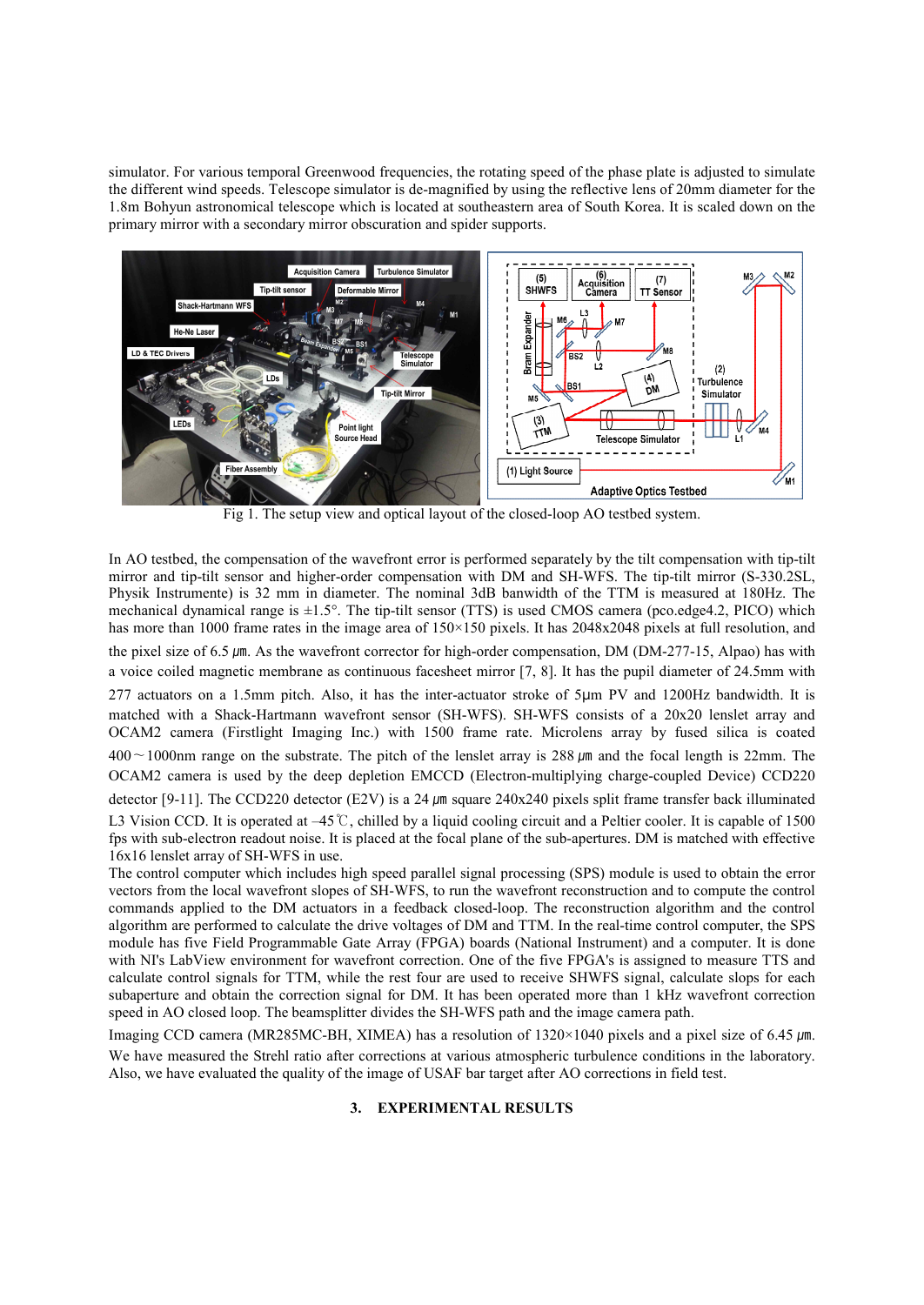The experimental test results have been analyzed for the performance characteristics of AO testbed system. As atmospheric turbulence simulator, the phase plates have simulated various Fried coherence lengths and wind speeds. They have varied from under 8cm to more than 18cm at 633nm according to a Kolomogorov spatial frequency distribution. So, the effective turbulence parameter  $(D/r_0)$  ranges from 10 to 23. In the rotating phase plates, the wind speed has simulated up to 15m/sec. The Greenwood frequency as the characteristic turbulence rate ranges from 20 to 60Hz. The measured Strehl ratios have been recorded repeatedly by the average values of every successive 100 runs in the 1000Hz sampling during the AO operations. The wavefront measurement wavelength equals the observation wavelength.



Fig 2. Strehl ratios vs. Fried coherence lengths of the phase plates.

After AO corrections, the average Strehl ratios at 633nm as a function of Fried coherence length of phase plates in the closed-loop AO testbed system is shown in Fig 2. At the various phase plates, the SR increases as Fried coherence length increases with constant wind speed of 10m/sec. The average SR was measured 0.21 and 0.47 for the Fried coherence length of 7.8 and 14.5cm at 633nm, respectively. As the turbulence increases, the Strehl ratio is decreased due to atmospheric fitting error and temporal Bandwidth error. Greenwood frequency is varied from 22.7 to 54.7Hz.



Fig. 3. Strehl ratios vs. wind speed of the phase plates

The average SR as a function of the wind speed of the rotating phase plate is shown in Fig 3 after correction in the closed-loop AO testbed system. As the wind speed increases in the rotating phase plate with constant Fried coherence length of 11.4cm, SR is decreased due to the temporal turbulence effects by high Greenwood frequency.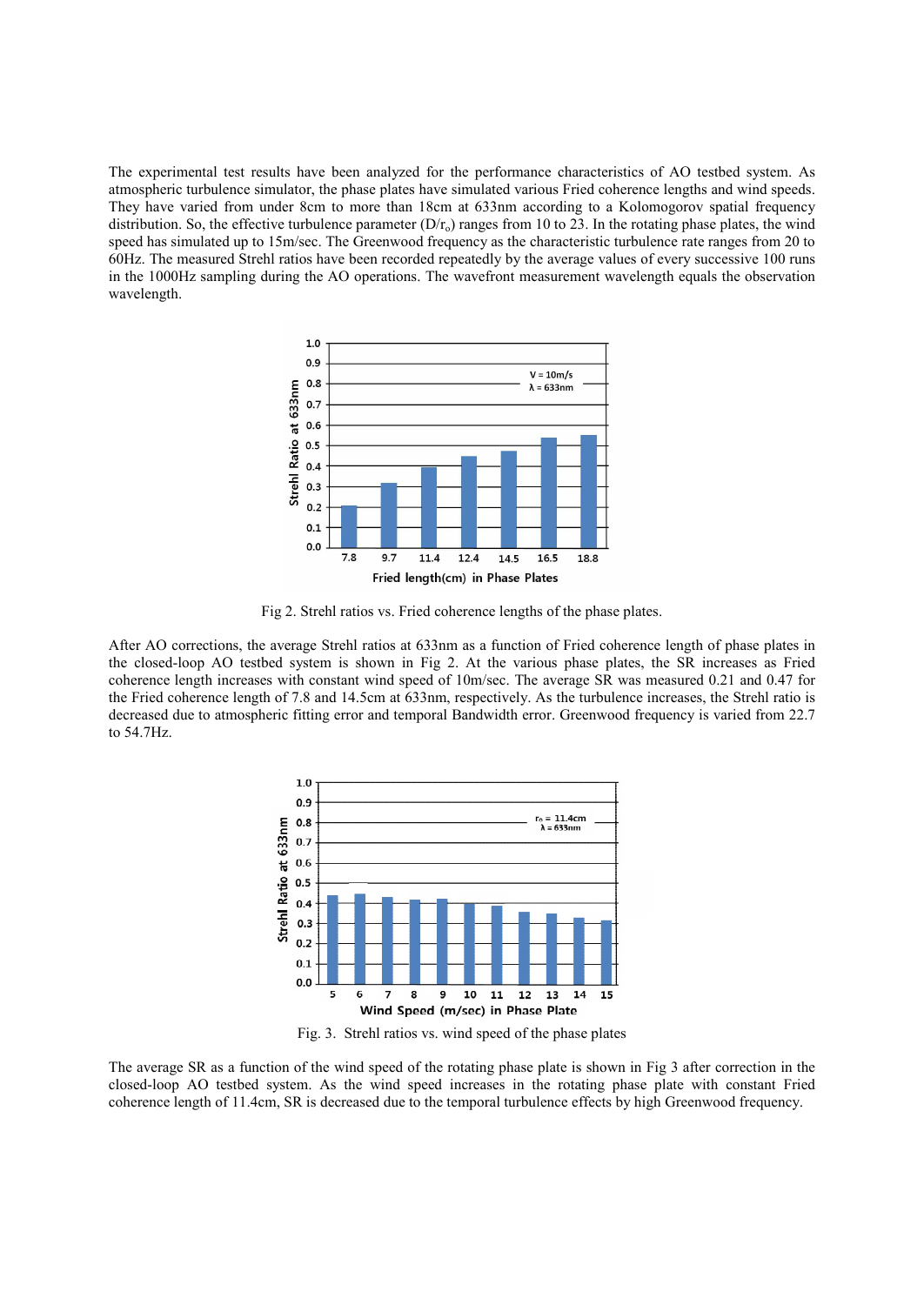For a single turbulent layer moving at a speed *v*, Greenwood frequency  $f_G$  is written by  $f_G = 0.427(\nu/r_0)$  as the characteristic turbulence rate. It ranges from 18.7Hz to 56.2Hz in these experiments. The residual wavefront variance of the characteristic change time of the turbulence, is expressed by  $\sigma_{BW}^2 = (f_G/f_{BW})^{5/3}$  where  $f_{BW}$  is the control bandwidth of AO system. It is increased as Greenwood frequency increases. So, SR decreases in high Greenwood frequency.



Fig 4. Strehl ratios vs. visual magnitude at 633nm

The average SR as a function of the visual magnitude at 633nm He-Ne laser in the closed-loop AO testbed system after correction is shown in Fig 4. In the phase plate with Fried coherence length of 11.4cm, SR has been operated 0.54 and 0.49 at 3rd magnitude for the wind speeds of 10m/s and 15m/sec, respectively. SR has been obtained 0.19 and 0.12 at 5th magnitude, respectively. As the visual magnitude increases, the Strehl ratio is decreased due to the wavefront sensor measurement error. In an enough bright source, the signal to noise ratio (SNR) of SHWFS is high. So, the measurement error of SH-WFS is inversely proportional to the SNR.



Fig 5. Image comparisons of USAF bar target before (a) and after AO correction (b) at 1.15km in the field

Image comparisons of USAF bar target before correction and after correction for AO correction is shown in Fig 5 in the field test. USAF bar target for resolution testing is located 1.15km away from the AO testbed in laboratory room with slant path. It is mounted on the middle of a tower of 10m height. To calculate the wavefront error, He-Ne laser has installed on back of USAF bar target with beam expander. It passes through the hole in the middle of USAF bar target. AO system was coupled of the 305mm telescope (LX200 ACE 12"). The reflected sun light of USAF target and He-Ne laser beam are collected by the telescope. The focal length of the telescope is 3048mm. The beam is collimated by articulated arm as a relay optics and is transferred to the AO testbed. The visible images of USAF bar target were obtained with black and white CCD imaging camera (XIMEA, MR285MC-BH) which is 1393×1040 pixels in full resolution. Its pixel size is 6.4μm. The target images have been captured by the frame rate of 12Hz, the exposure time of 80msec and the camera gain of 20dB.

During the field test in the sunny daytime, an average atmospheric refractive index structure constant  $(C_n^2)$  along the slant path was simultaneously measured by a scintillometer (LAS MK II). At that time, the measured Fried